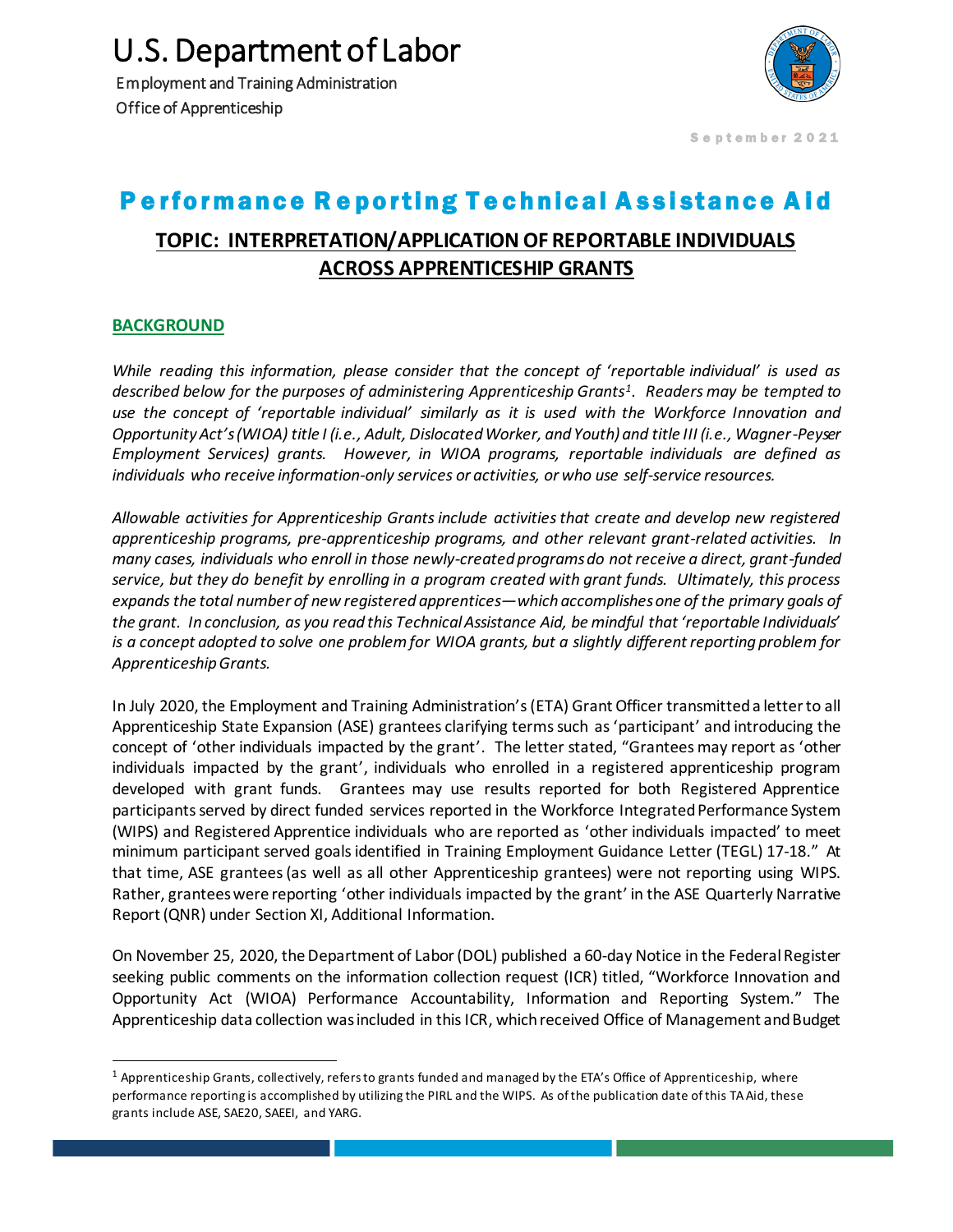(OMB) approval on June 7, 2021. In addition to reducing the number of required data elements from 131 to 101, the reporting package officially clarified the definition of 'participant' and introduced the concept of 'reportable individuals' for Apprenticeship Grants.

For the purposes of Apprenticeship Grants, a 'reportable individual' is an individual who is enrolled in a Registered Apprenticeship Program (RAP) that was developed with grant funds and is, therefore; impacted by the grant, but who does not receive a direct, grant-funded participant-level service. Similar to the introduction of 'other individuals impacted by the grant', the concept of reportable individuals was introduced so grantees would not need to report all of the required Apprenticeship PIRL data elements, while still getting credit for individuals that enter into RAPs created using Apprenticeship grant funds, even if those individuals were never directly served with grant funds.

For WIPS reporting, in order to include 'reportable individuals' in overall service counts for registered apprentices, Apprenticeship grantees only need to report four data elements in the PIRL versus 101 potential data elements for participants who receive direct, grant-funded services<sup>2</sup>.

The term 'reportable individual' does not exactly align with 'Total Participants served' or with 'Total Participants' who enroll in a Registered Apprenticeship because reportable individuals are not participants. However, we are including reportable individuals in overall service counts (with the exception of YARG<sup>3</sup>) and Registered Apprenticeship enrollment counts across Apprenticeship Grants in order to enable grantees to include these individuals who are impacted by the grant but not provided a direct, grant-funded service to be included in required performance indicators seeking the total number of individuals served or who are enrolled in RAP.

The table on the next two pages lists the required performance indicators for Apprenticeship Grants in accordance with the respective funding vehicle (i.e., TEGL or Funding Opportunity Announcement (FOA)), the page number where the information is located, and how the concept of 'reportable individual' is applied to each of the required indicators. Although the language may differ slightly across Apprenticeship Grants, the table demonstrates that reportable individuals are considered only when calculating overall service counts(with the exception of YARG) or countsfor individuals entering/enrolling in a RAP.

 $\overline{a}$ 

<sup>&</sup>lt;sup>2</sup> The four required data elements for reportable individuals are PIRL 100 (Unique Individual Identifier), PIRL 1007 (Date of Most Recent Reportable Individual Contact), PIRL 2914 (Apprenticeship Grant Program Status), and PIRL 2920 (Apprenticeship Grant Number).

<sup>3</sup> Per FOA-ETA-20-06, 'Total Participants Served' for YARG includes all individuals who receive a grant-funded service including both youth who enter a pre-apprenticeship and a Registered Apprenticeship Program (RAP). Therefore, reportable individuals are not included in overall service counts for YARG.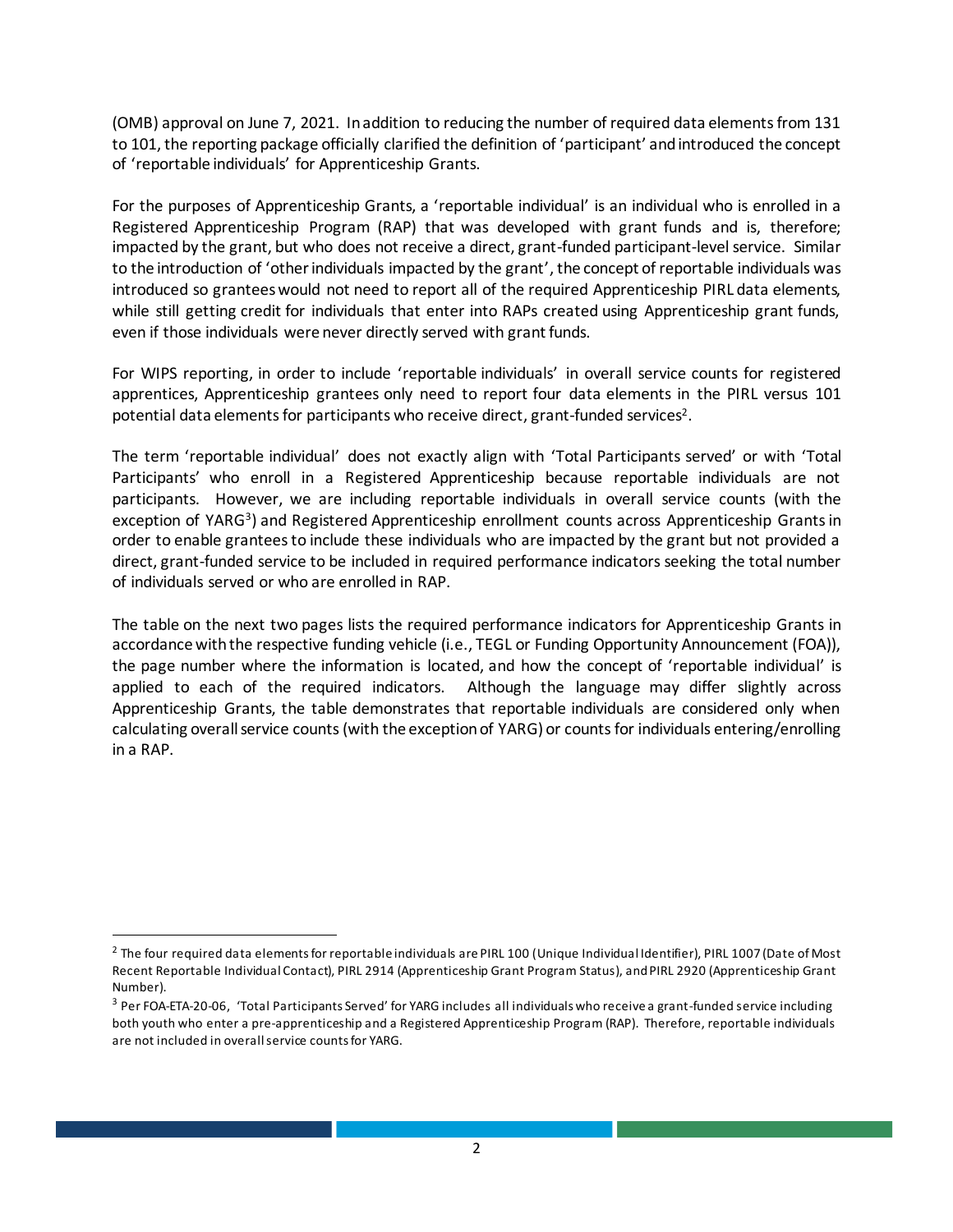| <b>APPLICATION OF REPORTABLE INDIVIDUALS - APPRENTICESHIP GRANTS</b>                                    |                                       |                                                     |                          |  |  |
|---------------------------------------------------------------------------------------------------------|---------------------------------------|-----------------------------------------------------|--------------------------|--|--|
| <b>Indicators</b>                                                                                       | <b>Location</b><br><b>Application</b> | <b>QPR</b>                                          |                          |  |  |
|                                                                                                         |                                       |                                                     | Application <sup>4</sup> |  |  |
| <b>ASE Grants (Apprenticeship State Expansion)</b>                                                      |                                       |                                                     |                          |  |  |
| Total participants served. Total number of all                                                          |                                       | Include participants and<br>re portable individuals |                          |  |  |
| participants served (receiving a grant-funded                                                           | TEGL 17-18,<br>p.30                   |                                                     | $A1 + A2$                |  |  |
| service and/or grant-funded education/training)<br>in a RAP.                                            |                                       |                                                     |                          |  |  |
| Total participants who are hired by an employer                                                         |                                       | Include participants and                            |                          |  |  |
| and enrolled in a RAP.                                                                                  |                                       | re portable individuals                             | $A1 + A2$                |  |  |
| Total participants who complete an                                                                      |                                       | Include participants only                           | A1                       |  |  |
| apprenticeship education/training program.                                                              |                                       |                                                     |                          |  |  |
| Total participants who complete a RAP and                                                               |                                       | Include participants only                           | A1                       |  |  |
| receive a degree or other credential.                                                                   |                                       |                                                     |                          |  |  |
| Total number of participants identified as<br>unemployed, long term unemployed, dislocated              |                                       | Include participants only                           | A1                       |  |  |
| or incarcerated prior to enrollment who complete                                                        |                                       |                                                     |                          |  |  |
| a RAP and maintain their employment status with                                                         |                                       |                                                     |                          |  |  |
| a new employer.                                                                                         |                                       |                                                     |                          |  |  |
| YARG (Youth Apprenticeship Readiness Grants)                                                            |                                       |                                                     |                          |  |  |
| Total participants served; this includes all                                                            |                                       | Include participants only                           |                          |  |  |
| individuals who receive a grant-funded service                                                          |                                       |                                                     | A1                       |  |  |
| including both youth who enter pre-                                                                     | FOA-ETA-20-                           |                                                     |                          |  |  |
| apprenticeship and Registered Apprenticeship.                                                           |                                       | Include participants and                            |                          |  |  |
| Total participants who enroll in a RAP.                                                                 |                                       | reportable individuals                              | $A1 + A2$                |  |  |
| Total participants who complete a RAP.                                                                  | 06, p. 27                             | Include participants only                           | A1                       |  |  |
| Total participants who receive a degree or other                                                        |                                       | Include participants only                           |                          |  |  |
| type of credential during the period of                                                                 |                                       |                                                     | A1                       |  |  |
| performance.<br>Total participants in post-exit training-related                                        |                                       |                                                     |                          |  |  |
| employment in the 2 <sup>nd</sup> quarter after exit.                                                   |                                       | Include participants only                           | A1                       |  |  |
| SAE20 Grants (State Apprenticeship Expansion) - applies to Tier 2 grantees only                         |                                       |                                                     |                          |  |  |
| Total participants Served (Total number of all                                                          |                                       |                                                     |                          |  |  |
| participants served (receiving a grant-funded                                                           | TEGL 15-19,<br>p. 11                  | Include participants and<br>reportable individuals  |                          |  |  |
| service) in the program. The measure "Increasing                                                        |                                       |                                                     |                          |  |  |
| Diversity of RAP" is a subset of "Total participants<br>served" collected as a percentage. The QPR does |                                       |                                                     | $A1 + A2$                |  |  |
| not collect this measure, as a percentage or                                                            |                                       |                                                     |                          |  |  |
| otherwise. Please provide your data for "Total                                                          |                                       |                                                     |                          |  |  |
| Participants Served."                                                                                   |                                       |                                                     |                          |  |  |
| Total participants who enter a RAP.                                                                     |                                       | Include participants and<br>reportable individuals  | $A1 + A2$                |  |  |
| Total Registered Apprentices who complete a                                                             |                                       |                                                     |                          |  |  |
| RAP.                                                                                                    |                                       | Include participants only                           | Α1                       |  |  |

<sup>4</sup> QPR Application column is included as a *guide* for calculating related fields in the Quarterly Performance Report (QPR). Values (i.e., where A1 is Total Participants and A2 is Total Reportable Individuals) can be the same, but such an outcome is unlikely. Total Participants who enroll in a RAP could be less than Total Participants Served.

 $\overline{a}$